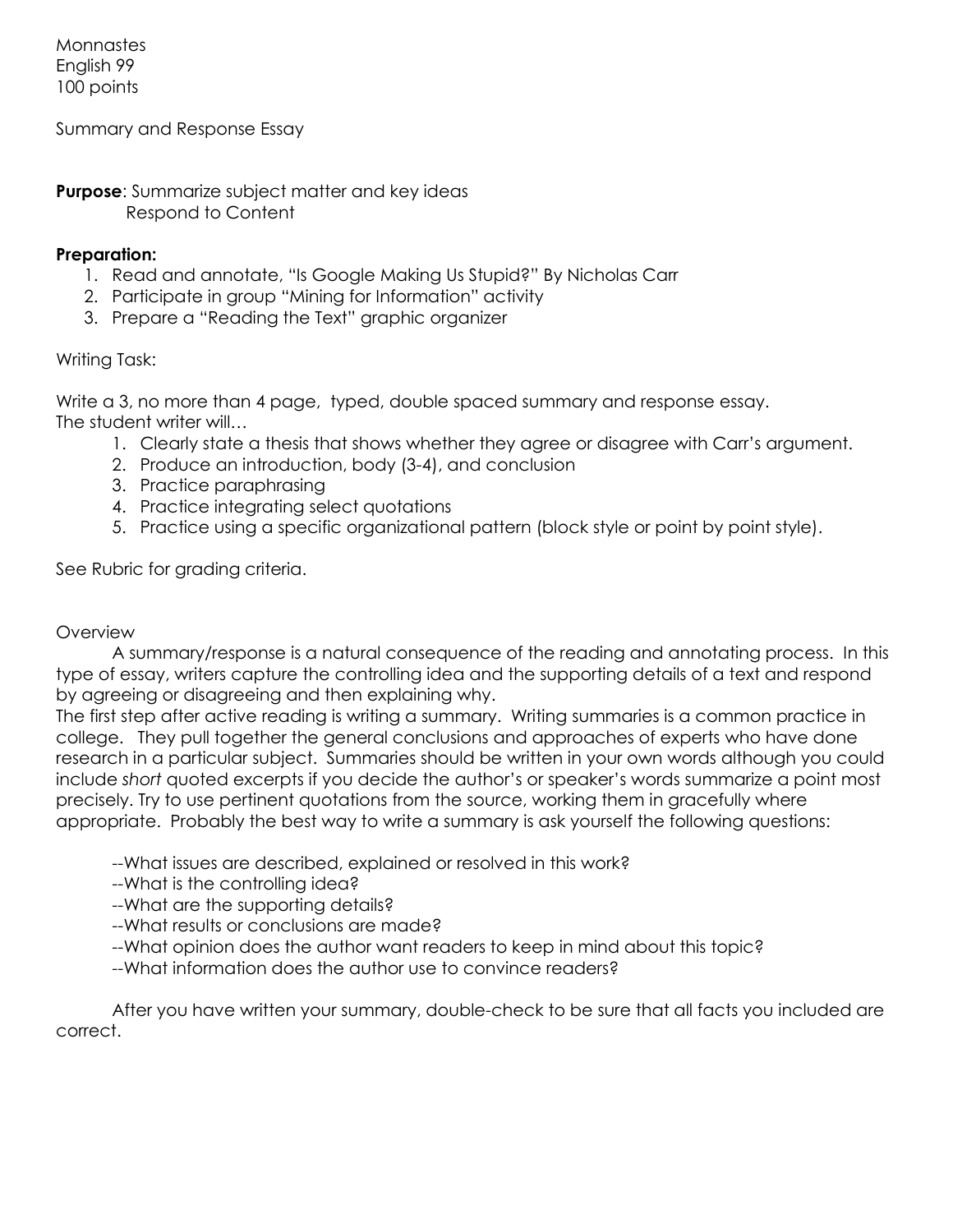# **Summary Writing Guidelines**

To move from an outline to a draft of a summary, follow these guidelines:

- a) State the author's name and the title of the text you're summarizing in the first 1-2 sentences of the summary.
- b) Express the author's main idea in your own words in the first 1-2 sentences of the summary (no more than three words in a row from the text you're summarizing.)
- c) Identify main points that support the main idea. Write the main points in your own words (no more than three words in a row from the text.)
- d) Use minor details (e.g. examples, explanations and specific details) only when needed to support the main points.
- e) Arrange the ideas so the organization and transition words in the summary paragraph reflect the original text.
- f) Show that you are summarizing someone else's ideas with expressions like "According to" + author's name or author's last name + a signal verb.

|           | <b>Some Signal Verbs</b> |            |  |
|-----------|--------------------------|------------|--|
| asserts   | explores                 | notes      |  |
| considers | contends                 | points out |  |
| discusses | maintains                | compares   |  |
| examines  | mentions                 | suggests   |  |

# **Preparing a Response**

Response, in this case, connects personal experiences, ideas, observations, and/or opinions with the article you have been actively reading. It provides you the opportunity to explain your thoughts about the author's argument. To do this well, you need to consider how you "see" the article's main idea in the real world, how it influences you or others, and what are its causes, effects, and potential solutions. When writing your response, think about how you would finish the following sentences…